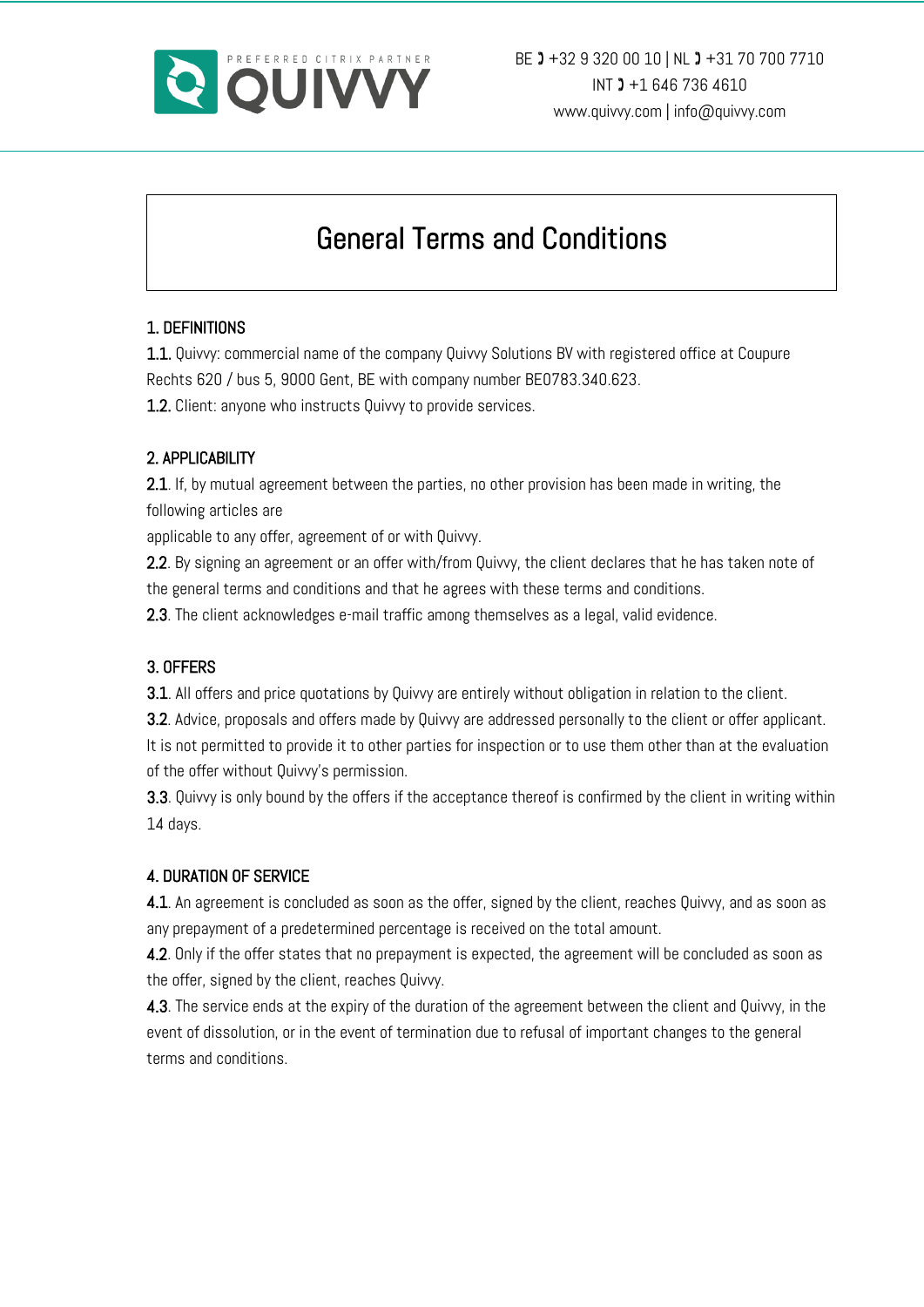## 5. EXECUTION OF THE AGREEMENT

5.1. Quivvy will execute the agreement to the best of its knowledge and ability. If and insofar as proper execution of the agreement requires this, Quivvy has the right to have certain activities carried out by third parties.

5.2. The client shall ensure that all data that Quivvy indicates are necessary are provided in a timely manner.

If the data necessary for the execution of the agreement have not been provided to Quivvy in a timely manner, Quivvy has the right to suspend the execution of the agreement and/or to charge the client the additional costs resulting from the delay.

5.3. Quivvy is not liable for damage of any kind, because Quivvy has been issued with misinformation/or incomplete data provided by the client, unless this inaccuracy or incompleteness should have been known to Quivvy.

5.4. The client accepts the product in the condition in which it is upon payment of the invoice after delivery. The client is believed to have tested the product extensively.

## 6. DELIVERY AND DELIVERY TIME

6.1. The draft and development will start as soon as possible after written assignment and delivery of required material.

6.2. If adjustments have to be made, the necessary material must be delivered within 7 working days, if this is not the case, this adjustment will not be carried out unless an additional fee is paid to Quivvy in an additional offer. Due to late delivery, the delivery time shifts proportionally to the number of working days that the customer waits before delivering the necessary material.

6.3. Interim results and/or examples are placed by Quivvy on the test/live platform for testing purposes.

6.4. If there is a threat of exceeding the agreed delivery time, this will be communicated to the client. In the case of force majeure on the part of Quivvy, the period will be extended by at least twice the period of that force majeure.

6.5. Quivvy cannot be held liable for non-compliance with its delivery obligation in case of force majeure, such as limitations of both Citrix Podio and systems of third parties whose (technical) restrictions were not yet known at the time of the offer.

6.6. Completion of a project takes place as soon as possible after completion of the development.

# 7. COPYRIGHT

7.1. All material manufactured by Quivvy may not be processed in websites or products other than the one for which it was originally intended, unless explicitly agreed otherwise in writing.

7.2. The property rights of Quivvy's ideas, concepts or (trial) designs provided by Quivvy remain fully in place at Quivvy, unless explicitly agreed otherwise in writing. In the latter case, Quivvy can stipulate a fee for this. In the event of a breach of the aforementioned property rights, Quivvy is entitled to charge a selfdetermined, but reasonable compensation for this.

7.3. Quivvy reserves the right to use the knowledge gained through the execution of the work for other purposes, insofar as no confidential information is brought to the attention of third parties.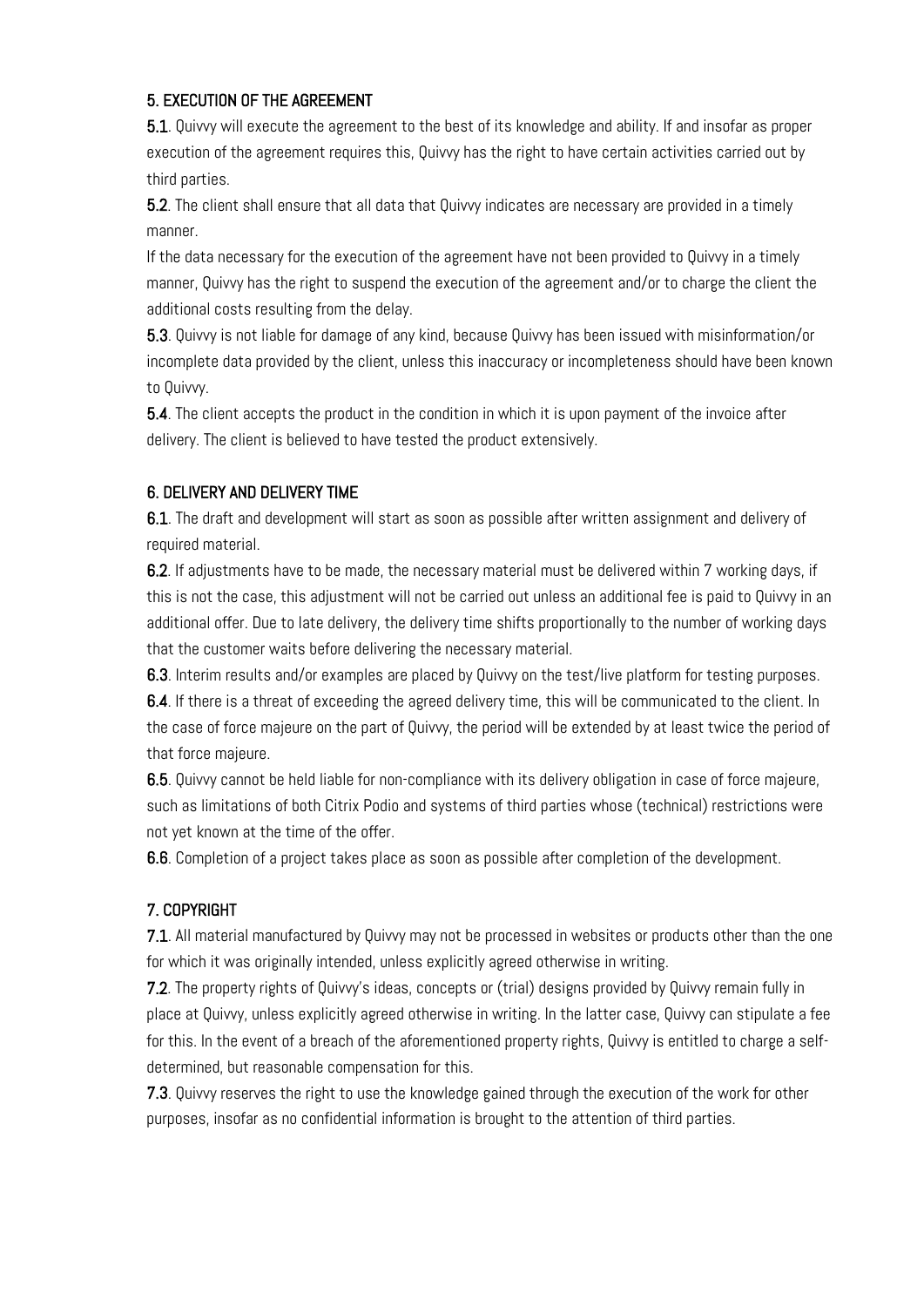## 8. THE CLIENT

8.1. Insofar as Quivvy is dependent in its activities on the cooperation, services and supplies of third parties, over which it can exert little or no influence, Quivvy cannot be held liable in any way for any damage whatsoever, arising from these relationships with Quivvy or its termination, regardless of whether this damage arises or becomes visible during the relationship with Quivvy.

8.2. Quivvy does not affect the proper functioning of the Podio platform. Quivvy is therefore not responsible or liable for malfunctions, errors or the failure of the platform. Quivvy is also not liable for the consequences of this.

8.3. Quivvy is not responsible or liable for the content of the material supplied by the client. The client must ensure that the material provided by the client, such as texts and images, are free from copyrights of third parties. In this case, the client bears full responsibility and indemnifies Quivvy against claims/complaints from third parties.

8.4. In the event of attributable shortcoming in the performance of the

agreement, Quivvy is only liable for a replacement compensation relative to the percentage of the shortcoming in relation to the goods delivered of the total offer.

Any liability of Quivvy for any other form of damage is excluded, including compensation for indirect damage, consequential damage or damage for lost turnover or profit.

#### 9. DISPUTE

9.1. For 30 days after delivery, the client has the opportunity to report clearly defined defects to Quivvy. If the dispute is well founded, Quivvy will remedy. If no defects are reported to Quivvy within the aforementioned period, any possibility of dispute will lapse. Incorrect information provided by the client that leads to defects in the delivered goods is explicitly not understood as "defects".

9.2. Disputes do not give the client the right to suspend or compensate payments.

#### 10. PRICES

10.1. All prices quoted are exclusive of VAT, unless explicitly stated otherwise.

10.2. Additional wishes of the client that are not in advance agreed,

will result in additional work for which Quivvy will have to be paid proportionately.

#### 11. PAYMENT

11.1. After signing the offer, it will be given the status of contract.

From that moment on, an agreement has been concluded between the client and Quivvy and the client is obliged to pay for Quivvy's work according to the agreement.

11.2. Upon completion of the assignment, Quivvy will send an invoice for the amount involved in the agreement minus the possibly previously paid prepayment. The client must pay the amount due within 14 days of sending the invoice.

11.3. If the client has exceeded the payment term, Quivvy will send an exhortation to pay. The costs of the exhortation, worth  $\epsilon$  9.00 excl VAT, will be charged to the client.

11.4. If the client has not yet fulfilled his obligations within 14 days, this item will be outsourced. All costs resulting from this end are at the expense of the client. In case of a Podio setup tailored to the customer, it will be taken offline after these 14 days. Costs for bringing the Podio setup back online afterwards are entirely upon the client.